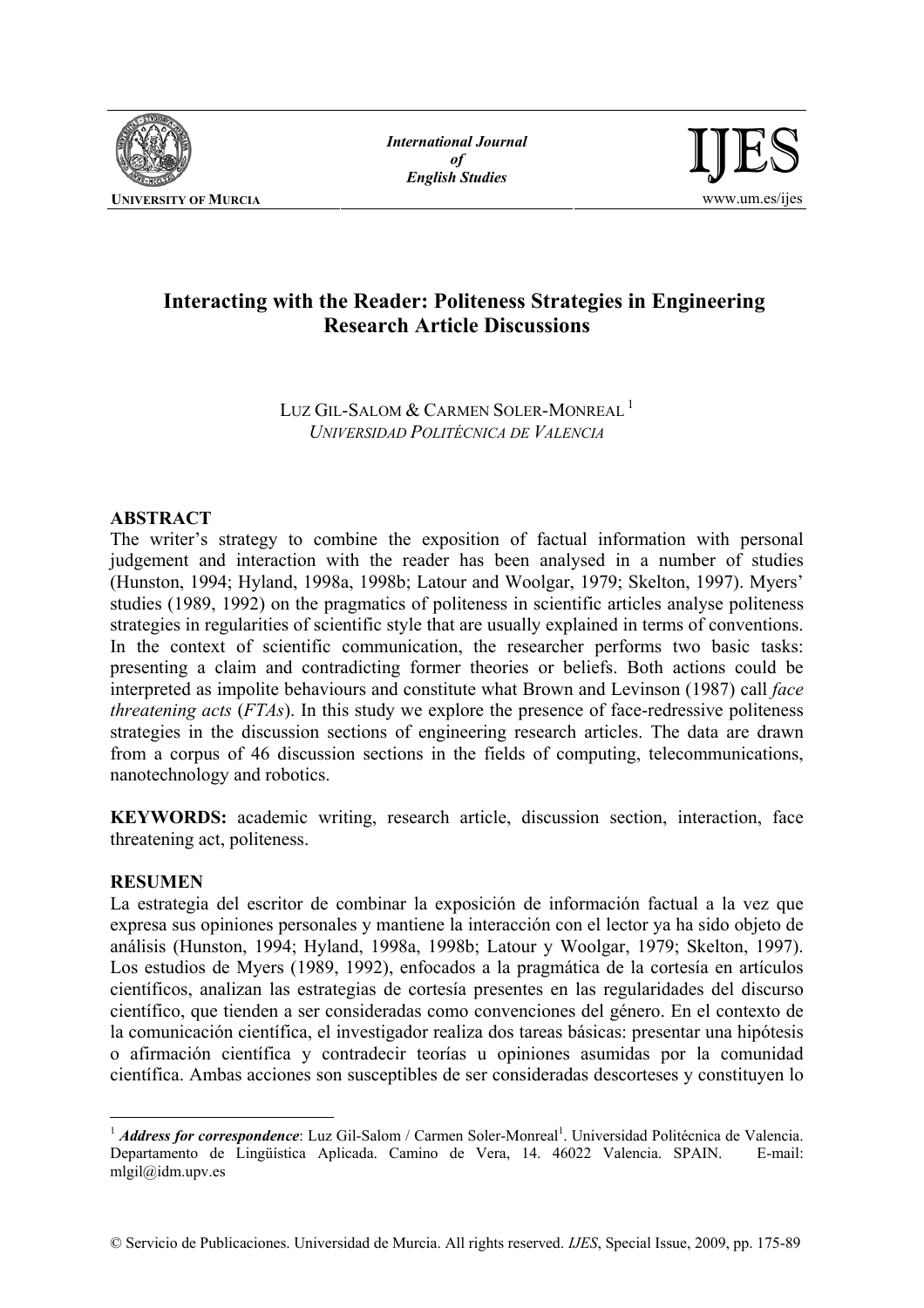que Brown y Levinson (1987) denominan 'actos de amenaza de la imagen pública' (*face threatening acts* en su denominación inglesa). En este estudio se describen las estrategias de cortesía destinadas a preservar la imagen en las secciones de discusión de 46 artículos científicos pertenecientes a los campos de la informática, las telecomunicaciones, la nanotecnología y la robótica.

**PALABRAS CLAVE:** discurso académico, artículo de investigación, discusión, interacción, acto de amenaza de la imagen, cortesía

#### **I. INTRODUCTION**

The research article is a rhetorically sophisticated artifact which displays a careful balance of factual information and social interaction (Bazerman, 1988; Swales, 1990). The writer's strategy to combine the exposition of factual information with personal judgement and interaction with the intended reader has been analysed by a number of authors (e.g. Hunston, 1994; Hyland, 1998a, 1998b; Latour & Woolgar, 1979; Skelton, 1997). In their view, the writer, besides transmitting information, has to consider the reader and her/his possible reaction to the text. As Hyland (1994: 240) points out "rather than being factual and impersonal, effective academic writing actually depends on interactional elements which supplement propositional information in the text and alerts readers to the writer's opinion". Moreover, this interaction will depend on a number of contextual factors external to linguistic discourse.

 Few analyses (Garcés-Conejos, 1998; Hyland, 2005; Kuo, 1999; Myers, 1989, 1992) have applied politeness theory in studies of written language and language for specific purposes. Myers' studies (1989, 1992) on the pragmatics of politeness in scientific articles analyse politeness strategies in regularities of scientific style that are usually explained in terms of conventions. A description of scientific discourse should take into account these strategies to maintain the social interaction between the writer and the reader, i.e. politeness strategies. In the context of scientific communication, the researcher performs two basic tasks: presenting a claim and contradicting former theories or beliefs. Both actions are liable to be interpreted as impolite behaviours and constitute what Brown and Levinson (1987) call *face threatening acts (FTAs)*, i.e. acts that threaten the public self-image or *face*. Face refers to the "public self-image that every member of a society wants to claim for himself" (Brown & Levinson, 1987: 66). To maintain the other's face is to recognise and respect the claim members of society make with respect to each other in interaction. The act of communicating such an acknowledgement is politeness. According to Brown and Levinson (1987), face consists of both positive and negative face. Positive face refers to the positive self-image of the interactant, including the desire that this self-image be appreciated and approved of by others. Negative face represents the basic territorial claim of the individual and her/his "freedom of action and freedom from imposition" (Brown & Levinson, 1987: 66). Certain acts, such as orders, requests, disagreement and advice are intrinsically face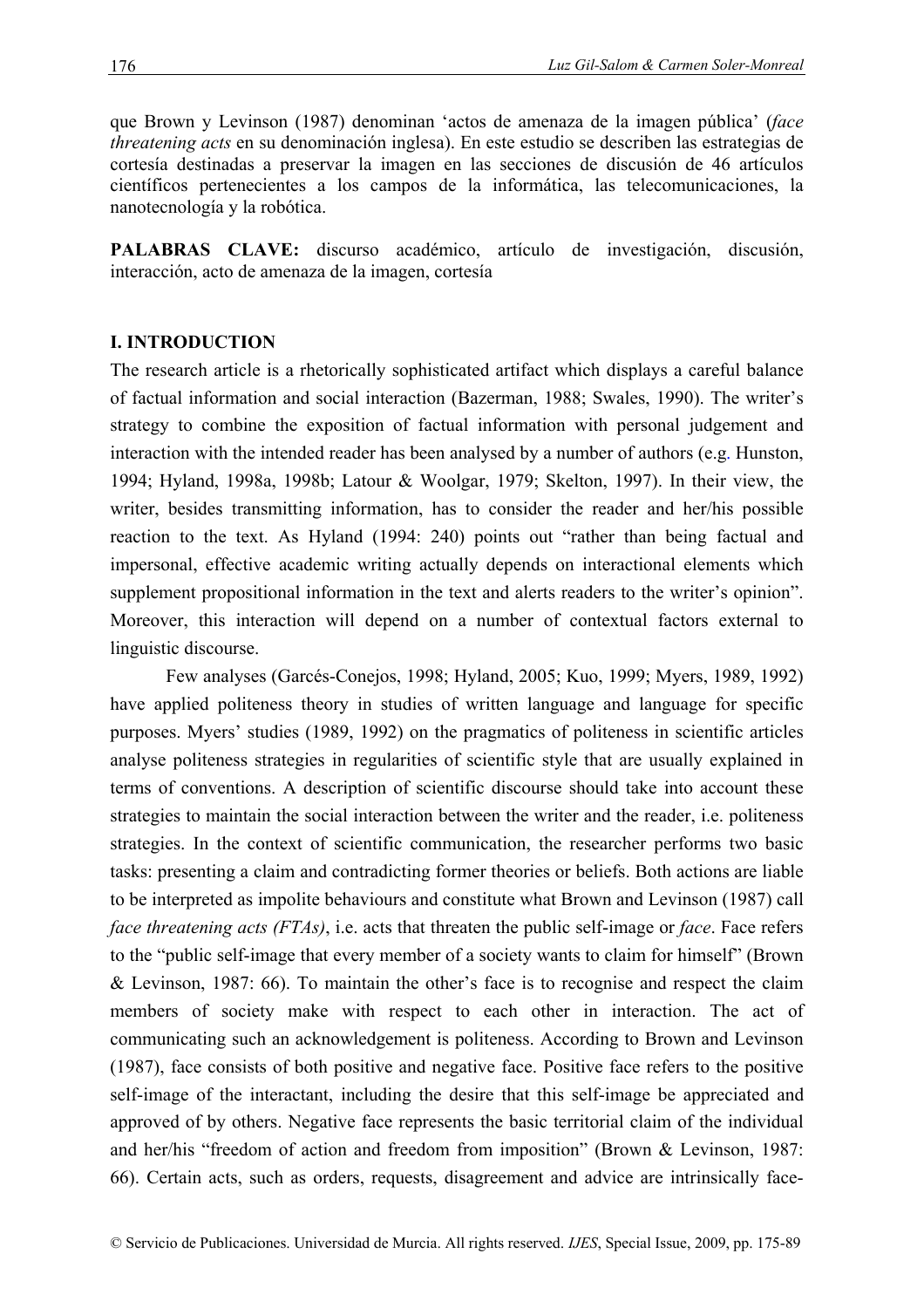threatening and thus require strategic redress. The possible strategies for performing *FTAs* can be classified as *off record, bald on record* without redress and *on record* with redress, encompassing a range of different degrees of politeness. *Off record* strategies involve ambiguous intentions (Garcés-Conejos & Sánchez-Macarro 1998: 175). Performing an act *on record*, but (baldly) without redress, entails doing it in the most clear, unambiguous way in circumstances where there is no fear of retribution from the addressee. *On record* strategies with redress imply using politeness to counteract the potential face damage of the *FTA*. The weightiness (*W*) of a *FTA*, i.e. the seriousness of the estimate of risk of face-loss of a *FTA,* is calculated considering a number of factors which Brown and Levinson have reduced to a formula. For their formula, they postulate three independent variables that have a systematic effect on the choice of politeness strategies: the social distance (D) of the

speaker and hearer (a symmetric relation), the relative power (P) between them (an asymmetric relation), and the absolute ranking (R) of impositions in the particular culture.

 In scientific writing *FTAs* are unavoidable and different politeness strategies are required so as to minimise the effect of the potentially threatening acts. Apart from making a claim, other necessary acts such as criticism, naming things, speculating or asserting one's priority, also threaten face (Myers, 1989).

 Politeness strategies try to repair or compensate in some way the threat to positive and negative public self-image when performing a specific act. Scollon and Scollon (1995) distinguish between a solidarity politeness system and a deference politeness system. A solidarity face system (*positive politeness* in Brown and Levinson's terms) is one in which participants feel or express closeness to each other. There is no feeling of either a power difference or distance between participants. A deference politeness system (*negative politeness* in Brown and Levinson's terms) is one in which participants are considered to be equals or near equals but treat each other at a distance. Positive politeness strategies are based on the sharing of the audience's wants and show "the writer's acceptance of the wants of rival researchers, or of the scientific community as a whole" (Myers 1989: 7). Negative politeness, on the other hand, is realised through strategies assuring the reader that the writer avoids impositions on her/his wants and her/his freedom to act. The function of negative politeness devices is that of softening the commitment of the writer to the truth of the proposition being stated. As Myers points out, most of the features that are considered conventional in scientific discourse, such as hedging or impersonal constructions, can be reinterpreted as negative politeness devices when they reflect the appropriate attitude for offering a claim to the community. Such devices mark claims, or other statements, "as being provisional, pending acceptance in the literature, acceptance by the community, in other words, acceptance by the readers" (Myers, 1989:12). The writer contributes to the development of a writer-reader relationship in gaining reader ratification.

Our interest in this study was to explore the interaction between the writer and reader, in which the former, in order to win approval from her/his audience, mitigates certain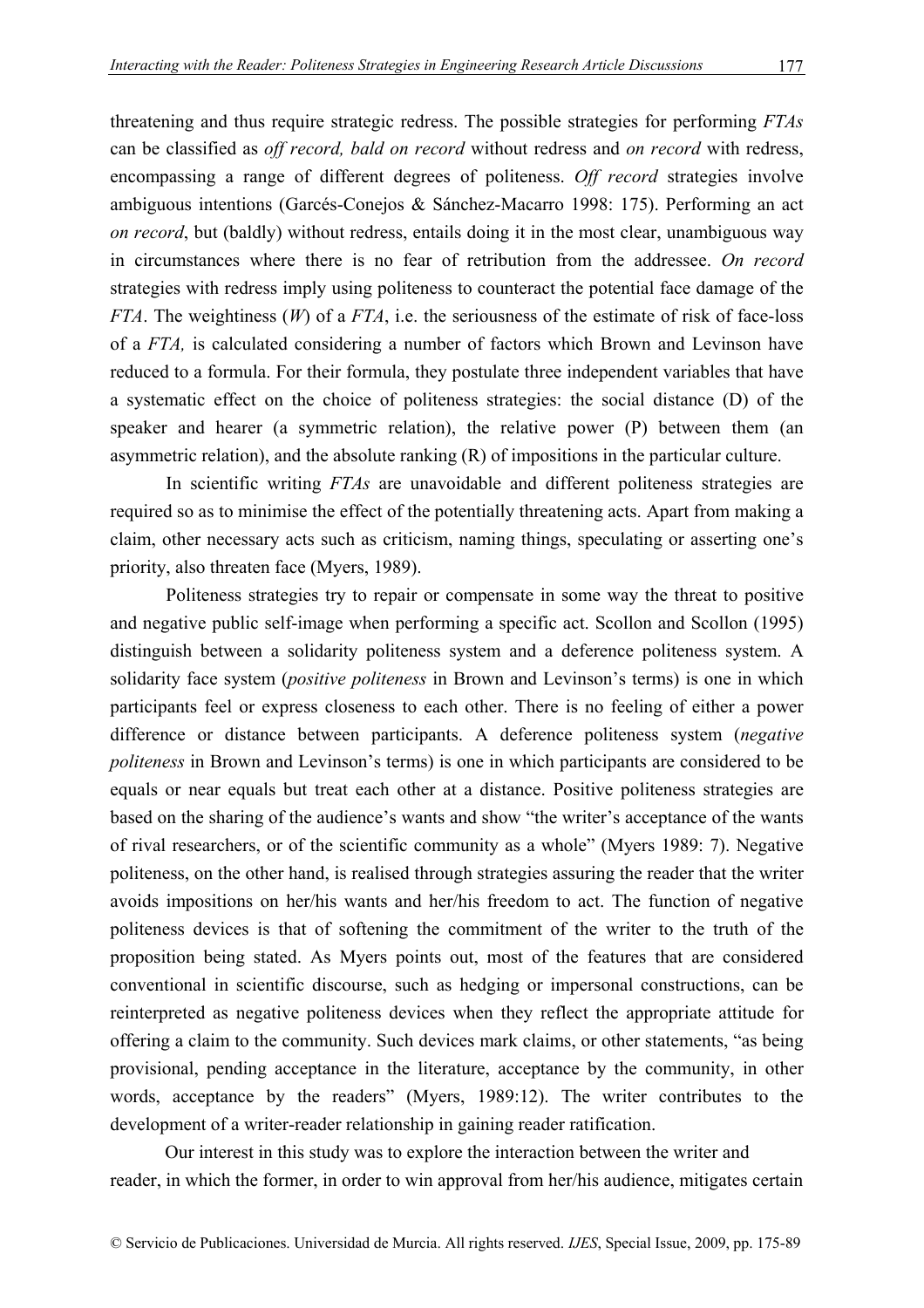*FTAs*. We believed that the choice of certain positive and negative politeness strategies in engineering research articles would reveal how writers interact with readers and with the discourse community they belong to. Scientists need to integrate their research findings and results into the whole discipline. As a writer, therefore, the scientist must claim the significance and contribution of her/his research to the discipline on the one hand but, on the other, appeal modestly to expected readers –her/his peer researchers– seeking their approval and acceptance. So, there is motivation for being polite and maintaining face through the use of politeness strategies.

The purpose of this paper is to describe positive and negative politeness strategies in the discussion sections of engineering texts, taking into account the context in which the *FTA* occurs. The main communicative purpose of the discussion section in research articles is to persuade the academic community of the validity of the research presented and the convenience of accepting new knowledge claims. In this section writers comment on the data presented in the results section and make their own views on the study and the findings explicit. Their aim is to create reliability and acceptability conditions for their claims so as to become accepted members of the scientific community. This results in a number of writer-oriented and reader-oriented linguistic realisations of personal commitment to the facts related to the research and of involvement and cooperation with the audience.

#### **II. CORPUS AND METHOD**

The corpus consists of 46 discussion sections drawn from a set of scientific journal research articles in four engineering fields: computing, telecommunications, nanotechnology and robotics. The articles were randomly taken among those published in 18 specialised leading journals in the period 2000-2003.

 It was assumed that in discussion sections of research articles a writer makes the highest level of claims, and the act of presenting one's findings threatens negative and positive face. The pragmatic framework offered by Brown and Levinson (1987) served as a reference to study the presence of face-redressive politeness strategies in the corpus. We focused on some positive politeness strategies that show the writer's identification with the scientific community as a whole, and on some negative politeness strategies reflecting an attitude of deference to the community when offering claims. In the following sections examples taken from the sampled discussions will illustrate how the face-redressive politeness strategies operate.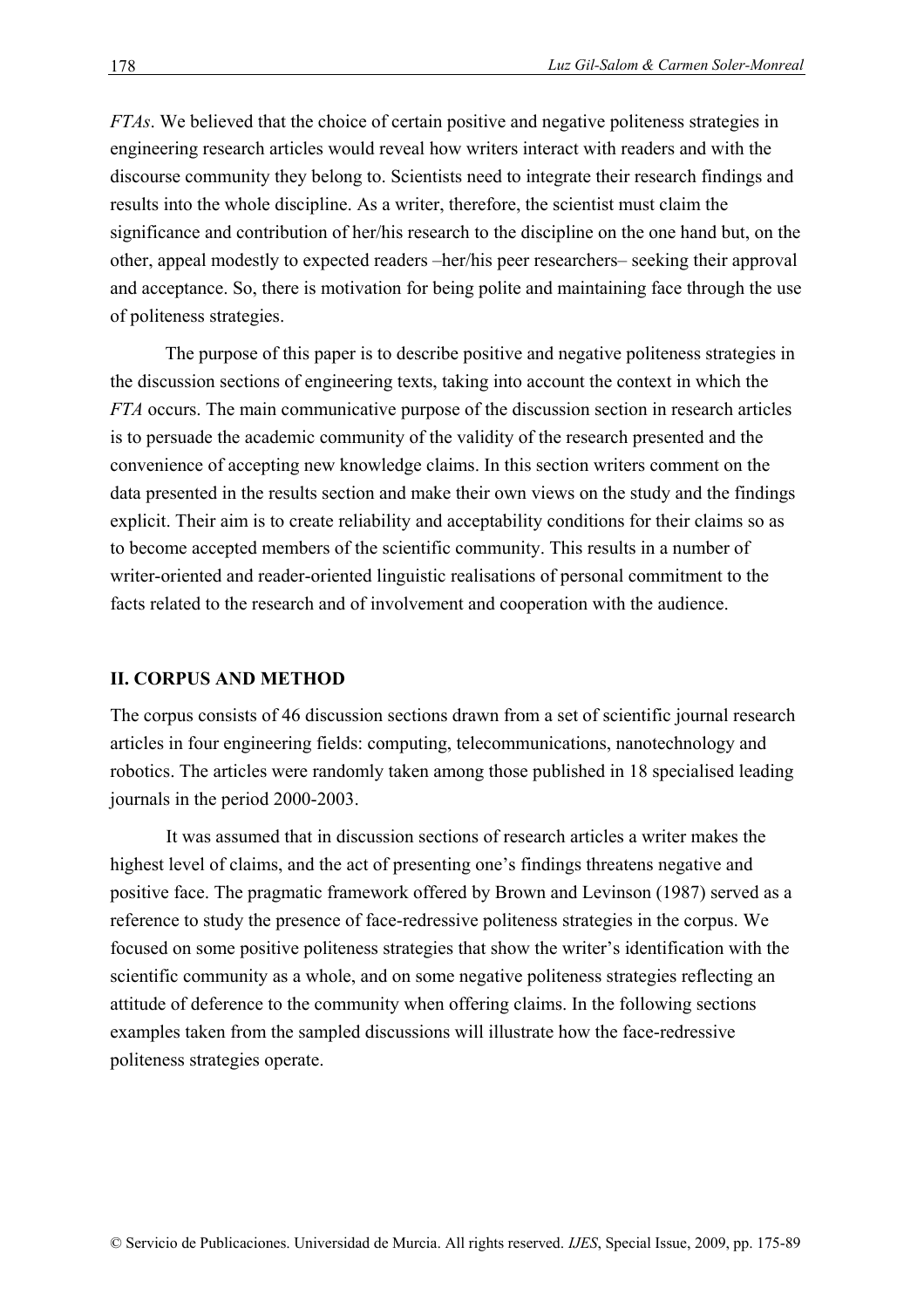## **III. ANALYSIS OF RESULTS**

**III.1. Positive politeness strategies: Showing solidarity and involvement with the reader**  Positive politeness devices show solidarity with peer researchers and the scientific community as a whole. Solidarity is found when writers claim common ground, i.e. the providing of basic information on the research topic. The writer can identify one's work with that of the whole field by assuming everyone shares either the idea behind one's claim or the experience behind what might be taken as criticism (1 and 2).

- (1) Meshing friction in gear pairs *has been defined in earlier works as a* force along the off line-of-action direction that two paired teeth exert against each other while they match. As this force takes place once a pair of teeth comes together, it generates a periodic waveform friction with the frequency with which the two teeth match. For that reason it has been *always* considered position-dependent friction. (Robotics)
- (2) *It is well known* that the curve of a laser diode is a nonlinear exponential function. (Telecommunications)

 In (3) a speculative claim is introduced. By treating the *assumption* as *frequent*, the writer considers the reader as potentially capable of making this claim, minimising her/his original contribution to the field:

(3) Since intradomain multicast routing is often available*, a frequent assumption* is that the AGCS is only used between sites, not within a site. A representative in each site locally multicasts the traffic received. *Doing so* increases global scalability since all the local members are hidden behind their representative. (Telecommunications)

 Writers show their solidarity with the members of the community by displaying personal attitude to research results. The human side of researchers emerges when emphasising aspects related to the interpretation of unexpected research results. Stance adjectives and adverbs and intensifiers are efficient resources that convey feelings and attitudes (4 to 7):

- (4) Regarding sulfur, *its presence* as FeS highlighted by HRTEM *is surprising* since the studied alloy contains manganese and titanium which present a high affinity for sulfur compared to iron and form very stable compounds MnS and TiS with it. (Nanotechnology)
- (5) *Unfortunately, none of these strategies appear* to have been entirely satisfactory. (Computing)
- (6) *Interestingly*, the curves for BPHT in Figs. 7 and 8 indicate that with an appropriate wavelength granularity , BPHT performs the best in terms of both and , and can achieve more than 50% savings on the number of ports when using MG-OXCs instead of ordinary-OXCs. (Telecommunications)
- (7) The redundancy problem is *particularly severe* when there are many shared links and the receivers are highly heterogeneous. Such situations are *unfortunately* common in a largescale IP multicast network. (Telecommunications)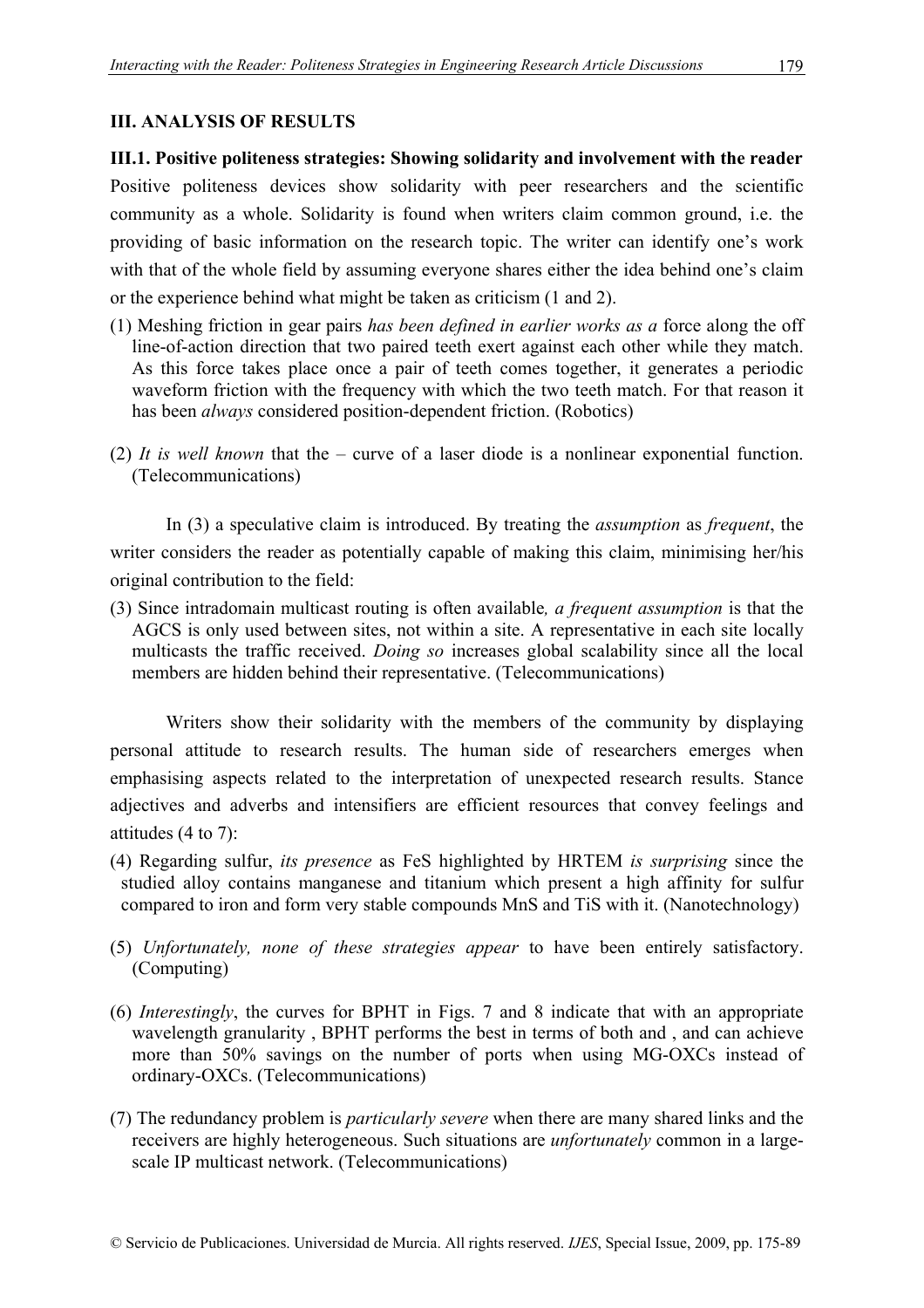Explicit devices, such as certainty adjectives, appeal to shared background knowledge in their claims. Their communicative purpose is to make readers recognise something as generally known or accepted by the members of the community. By asking readers to identify with particular views, writers assign them a role in following the argument (8 and 9):

- (8) Several proposals [28, 29] suggest using an active networking approach to provide an AGCS. *It is clear that* if an active networking service is available in each potential node, because of the flexibility it offers, deploying an AGCS becomes an easy task. (Telecommunications)
- (9) The most *obvious* approach is binding the analyte (preferably a biocomponent) to the cluster and making the presence or absence of the clusters in the SEA set-up dependent on a biorecognition process. (Nanotechnology)

In discussion sections writers evaluate the study carried out as a whole. In this context, the author is the first to indicate existing limitations and difficulties of various types encountered during the research process. Explicit acknowledgement of limitations can be interpreted as strategic hedging to weaken the effect of criticism (10 and 11):

- (10) *Another limitation* is the sizes of datasets used in our experiments. While larger datasets *would have been preferable*, the current findings *appear* reliable. They are confirmed with statistical tests wherever possible and are consistent across two independent databases. (Computing)
- (11) The relationship between Internet attitudes and Internet use was *more complex than expected.* (Computing)

A group of positive politeness strategies looks for a direct involvement with the reader. Readers are brought explicitly into the text through the use of inclusive *we* (Hyland 2008: 9). They are considered as participants in the discussion of results (12):

(12) *We assume that* the two operands are the same and both are pyramids. Each has n number of vertices, 2n 22 number of edges, and n number of faces. (Computing)

In the following discussion extracts we find *we* and *one* that include both the writer and the reader. The reader is involved in the reasoning when reporting and interpreting results (13 to 15):

(13) In order to escape this singularity of type III, *one* must move onto the singularity surface in the joint space (Figure 3) and then use an external force to move the platform out of the singular configuration. (Robotics)

(14) It is also interesting to study the weights that carry the decomposition of the reduction in information divergence. In particular, *we might ask* if the monotonicity is the true property defining the structure of these weights. (Robotics)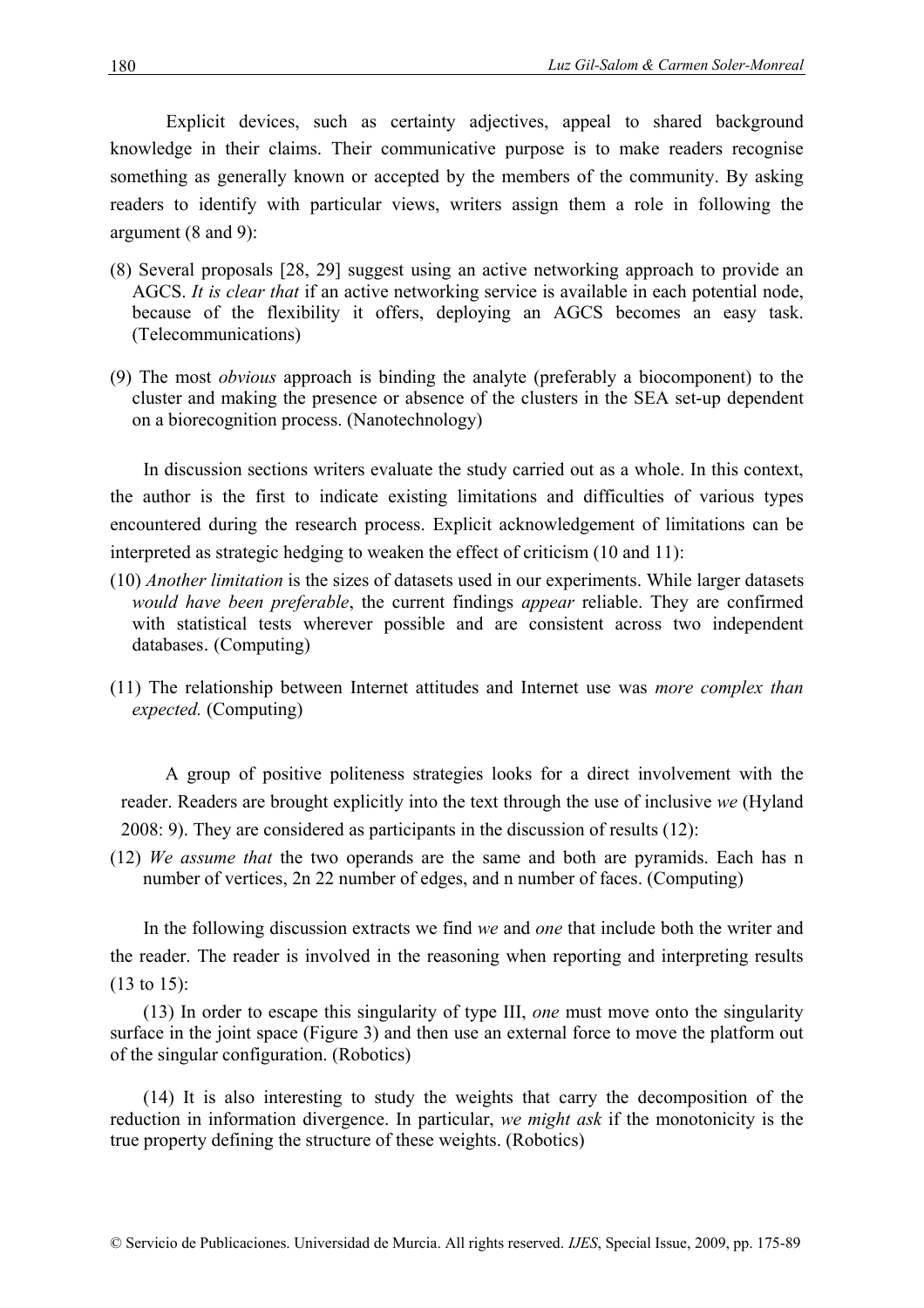(15) In case the probabilities are hard to obtain, *one* can replace a behavior with multiple potential consequences by multiple behaviors, each with a certain consequence. (Robotics)

Exemplifying, accounting for results, clarifying and reformulating are other ways of getting the reader involved and making her/him participate (16 to 18):

- (16) The path following algorithm not only achieves tight manoeuvring but also achieves handling many DOFs *as it is clear from the examples given. One reason for this* is that the path following algorithm decouples links, determines each link movement individually and organises the relationship between all active *Another reason is that* each active link uses only one curve or line equation to follow. Whenever necessary, a manipulator link switches simply from one curve or line equation to another. (Robotics)
- (17) *To see more explicitly* the relation between the uncertainty coefficients and the depth of the points used to compute VZ, Fig. 6 plots these uncertainty coefficients when a sphere is moved from 2.5 to 5m with the same motion conditions. (Robotics)
- (18) *In other words*, *l* is not a fixed parameter but it depends on the microstructure of the metal. (Nanotechnology)

Writers interact with readers in conversational mode making them feel closer to the research. Through imperatives writers explicitly instruct readers in how to interpret an argument, by requesting them to perform some act (19, 20 and 21) or directing them to another part of the text (22 and 23):

- (19) *Note that* this stepping is only of concern when the tool is entering or exiting a cut where the chip thickness is significant. (Computing)
- (20) With reference to Fig. 16, *consider* the X-direction climb cut case. (Computing)
- (21) *Recall* that all the execution times are obtained using a P664 PC with 256MB RAM. (Robotics)
- (22) *Please refer* to [1] for a detailed description of the comparative cost analysis. (Telecommunications)
- (23) *Observe* from the Table I that for the exponential holding time distribution, the estimated capacities based on the approximation method are close to the exact solutions. (Telecommunications)

Through the asking of rhetorical questions, the writer involves the reader in the discourse guiding him to particular interpretations. The writer's claim is presented as a question but no response is expected, in fact writers answer the question immediately (24 and 25):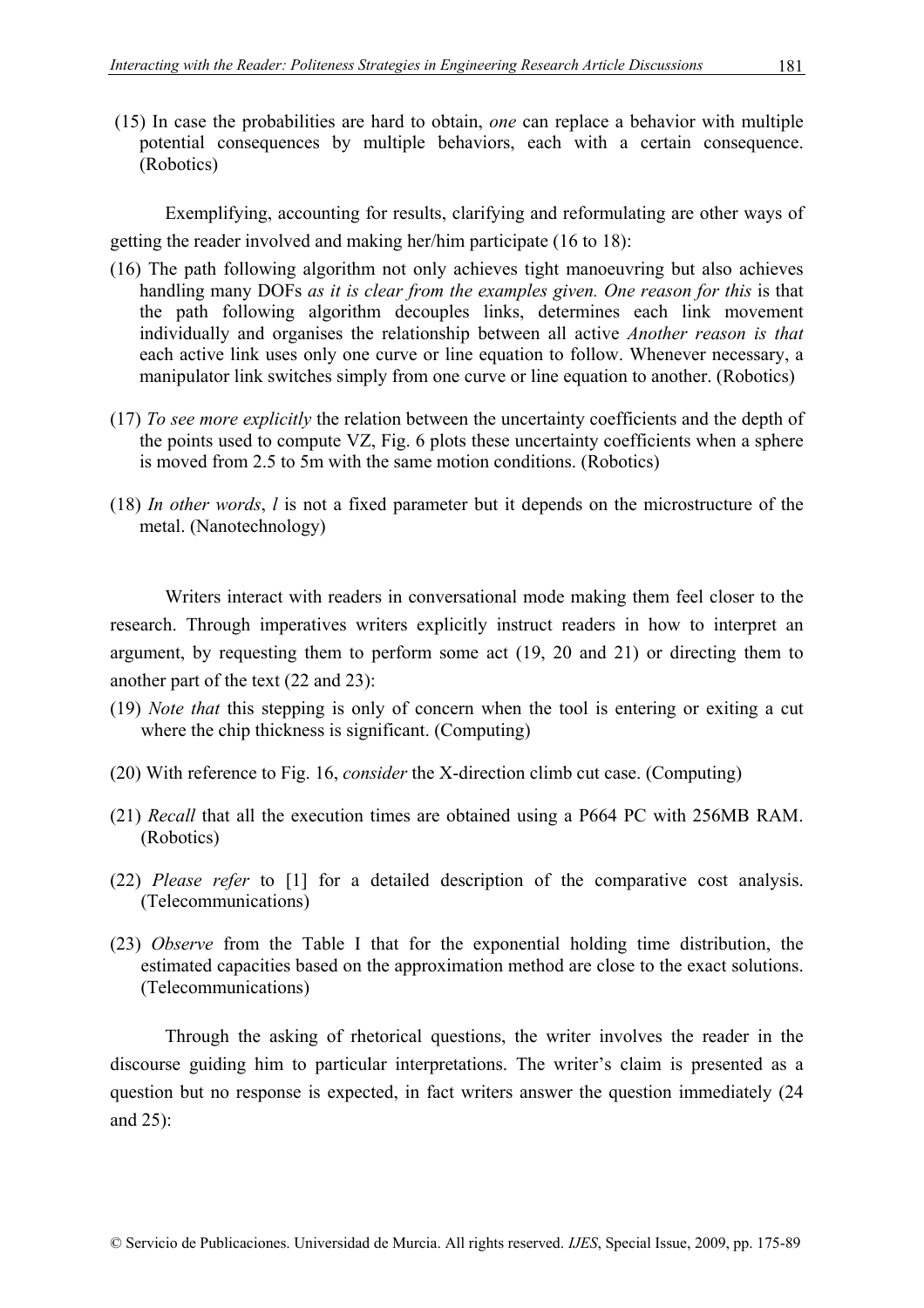- (24) *How can seemingly less trusting attitudes about the Internet be related to* greater rather than less Internet use? *One possibility is that* less trusting attitudes are better construed as more informed attitudes about the Internet, and more informed attitudes predict greater Internet use. (Computing)
- (25) *How can multi-q structures be experimentally verified? Neutron scattering (NS) is a very direct method of determining* the reciprocal space picture of a magnetic structure. In particular structures which *may* be incommensurate with the lattice. (Nanotechnology)

## **III.2. Negative politeness strategies: Showing deference to the reader**

Negative politeness strategies are found in the linguistic choices for the presentation of facts and claims related to the specific research activity. They consist of mitigating mechanisms based on the avoidance of impositions on the reader.

In discussions writers seek to highlight findings and situate them in the context of a wider body of knowledge by relating results to the work of others. Negative politeness strategies pointing to vagueness and hedging reduce the writer's commitment to claims and so redress *FTAs.* Uncertain and indeterminate expressions allow degrees of doubt about alternative interpretations by the reader. These expressions include mainly varied realisations of epistemic modality (26 to 32):

- (26) In that case a behavior *could b*e said to be more powerful if it has a logically weaker stimulus that needs to be true with a lower probability. A behavior *could also* be said to be more powerful if it results in a logically stronger consequence that holds with a higher probability. (Robotics)
- (27) Those coefficients increase with a high power (between 2 and 4) of the depth coordinate, so farther objects have much higher uncertainty *which suggests* that the *VZ* is more accurate when closer points are used. (Robotics)
- (28) The present study *may* therefore provide a conservative estimate of the extent to which asymmetry metrics can contribute to face recognition. (Computing)
- (29) However, *it is likely that* in many real applications the head will undergo 3D motions resulting in changes to the spatial domain of the facial eigenspaces. (Computing)
- (30) *This question could potentially* be answered by extending the reverse reduction of Section 6 from a positive weight function on sets of a fixed number of vertices, to any monotone weight function. (Robotics)
- (31) *This is likely due* to the clipped-induced impulse noise and nonlinear distortion within the QAM band, which was generated by AM-VSB channels. (Telecommunications)
- (32) However, the general conclusion from *our* experiments is that the Bethe approximation *probably* breaks down before any significant difference between the two methods shows up. (Robotics)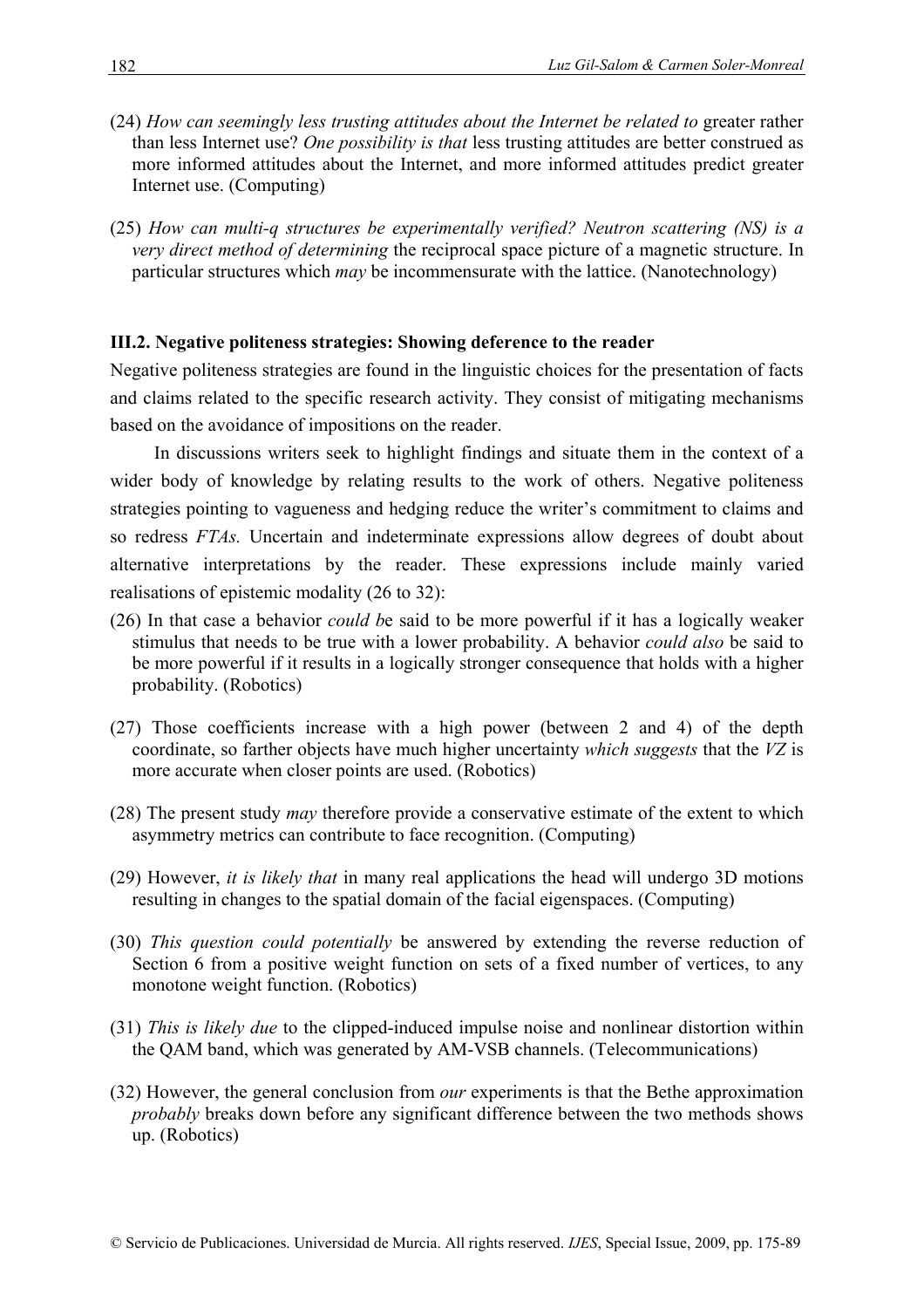One way of minimising the *FTA* and weaken criticism to the achievements of other researchers doing similar work is to use modals, adverbials, partial negations and nonpersonal constructions (32 to 35):

- (32) *Previous tests demonstrate* the tendon design meets performance requirements while minimizing the weight and volume penalties (Klute, Czerniecki and Hannaford 2000a). The performance of this design could be improved, *but only* at the cost of additional springs. *Another approach*, using lightweight polymer springs with non-linear elastic properties, *might better mimic* the biological stress-strain curve while reducing weight. (Robotics)
- (33) *Other transformations*, derived by direct reasoning based on the kinematics of point*G*, *could have been used as well.* One of the simplest and classical transformations is discussed below. It is shown that its use introduces additional complexity especially when obstacle avoidance is considered. Therefore, although one could in principle derive an alternative transformation very easily*, this does not necessarily result in* an easy to implement obstacle avoidance technique. *(*Robotics)
- (34) Such hardness *was suspected*, *but not proved*, by Höffgen [9]. (Robotics)
- (35) *These findings*, for both red and blue links, *do* therefore *partly support* guidelines that state that menu items should be placed vertically (Tullis, 1997) and research that found search time was shorter for vertical menus (Wolf, 1986; Backs et al., 1987; Nygren, 1996). They therefore *partly contradict the findings of* Scott and Findlay (1990) that horizontal menus are searched more quickly than vertical ones. (Computing)

In fact, depersonalisation is one of the most common negative politeness strategies and serves different purposes. Several kinds of non-personal constructions are used when stating results. This responds to a double purpose: it allows the writer's self-protection before potential criticism and it propitiates the writer's self-effacement, which permits the reader to feel free for interpreting the writer's claims. In scientific discourse it is the results that are important not the people that bring them about. This explains the high number of nominalisations (36 and 37) and sentences with non-human actors (38, 39 and 40):

- (36) *Degradations in CSO and CTB performances* result from the use of directly modulated transmitter carrying the RF signals over the MMF link [7]. *Nonlinear distortions* occur due to FM-AM conversion of mode-selective connector or splice accompanied with direct modulation of a laser diode in the MMF link. (Telecommunications)
- (37) *The measured AM-VSB CNR, CSO and CTB values for the lightwave link with and without (back-to-back) two in-line EDFAs* are shown in Figs. 2 and 3, respectively. (Telecommunications)
- (38) *Spectral analyses show* an exponential decrease of the meshing friction force as joint speed increases. (Robotics)
- (39) *The results presented demonstrate* the feasibility of the general approach of active 3-D tremor compensation in a handheld microsurgical instrument using inertial sensing,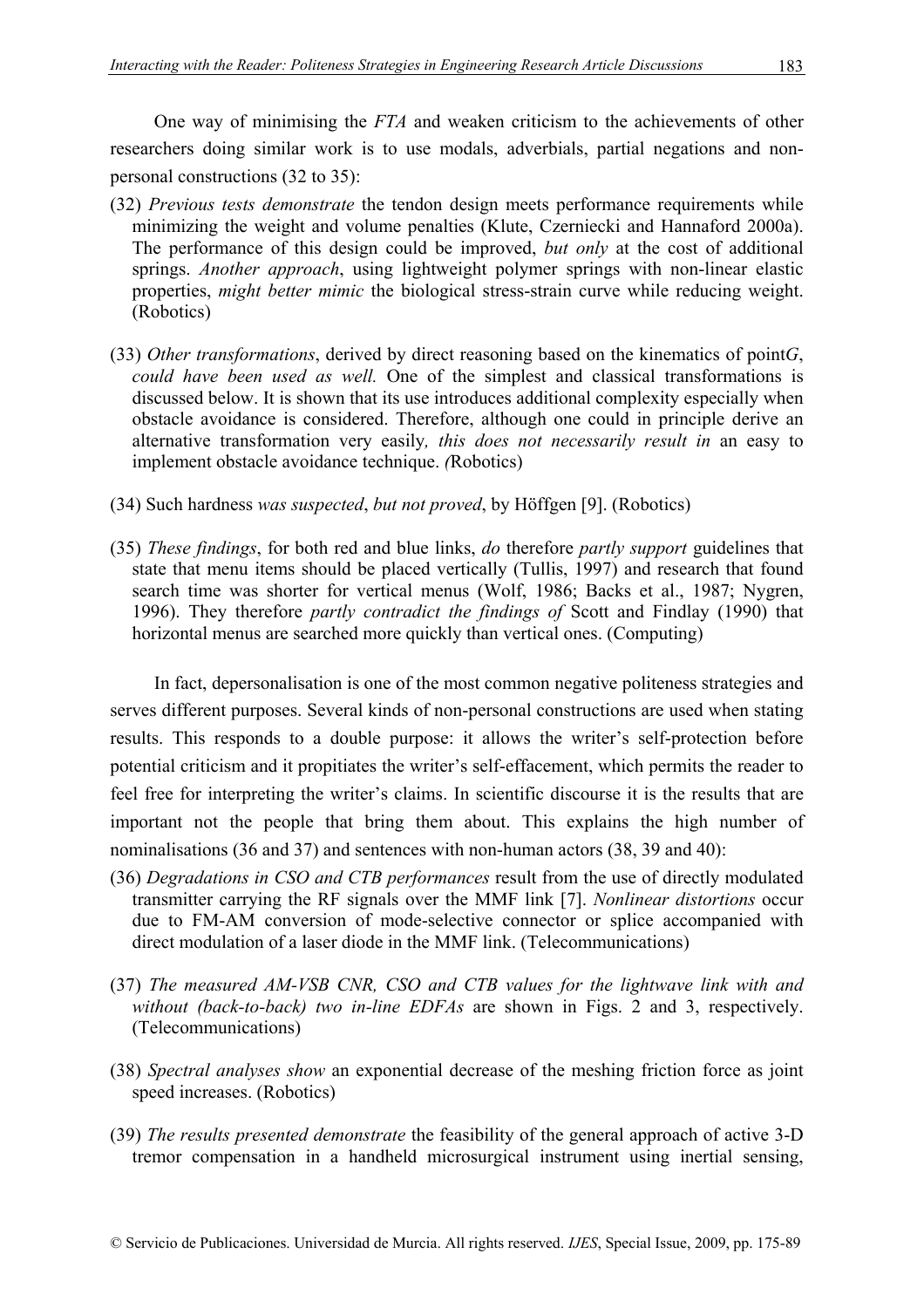piezoelectric actuation, and adaptive tremor canceling based on the WFLC algorithm. (Robotics)

(40) As can be seen, *the improved 3D-MSSD algorithm provides* between one and two orders of magnitude improvement over existing methods. (Computing)

Visuals are particularly useful in engineering contexts for proving the writer's claims while remaining objective, impartial and face-redressive (examples 41 and 42):

- (41) *As seen from the simulations*, *configurations show* a regular pattern. (Robotics)
- (42) *Fig. 2 shows* the measured downstream CNR values for AM-VSB CATV under NTSC channel number (CH2 CH41) over a 4-km MMF transport. (Telecommunications)

Another common strategy for the description of a fact and the statement of a claim is to use passive sentences without an agent (43 to 46):

- (43) When Asymmetry Faces are explicitly included with existing face identification methods, obvious improvements on classification rates *are observed.* (Computing)
- (44) With the proposed speed-error controlled interpolation, although the machining time increases because of the reduced feed rate, better machining quality and precision *are achieved* even under high speed machining. (Computing)
- (45) Throughout the paper, a multisine approach for trajectory optimization *has been developed and applied* to a nonholonomic WMR. (Robotics)
- (46) The improvements *are attributed* to the low accumulated link dispersion and the low crosstalk level from AM-VSB and 256-QAM to OC-48 channel. (Telecommunications)

Impersonal *it* is also a recurrent means of distancing the writer from the process and results of the research under discussion (47, 48 and 49):

- (47) In the research presented here, *it was experimentally found* that meshing friction differs from position-dependent friction. (Robotics)
- (48) Once the haptic system was built, experiments were run to measure its capabilities. First, its kinematic workspace *was found* by driving the mechanism to its limits. *It was found that* the spherical joint achieves rotations of 270 about the axis, 90 about the axis, and 270 about the axis. (Robotics)
- (49) *It has been shown that* the generated trajectories are smooth, always obeying the position constraints at the starting and goal configurations. (Robotics)

Evidential verbs, such as *show, find, demonstrate* and *prove* typically follow these and the other depersonalising constructions*.* However, speculative expressions can be found when the writer's presence is made explicit (50):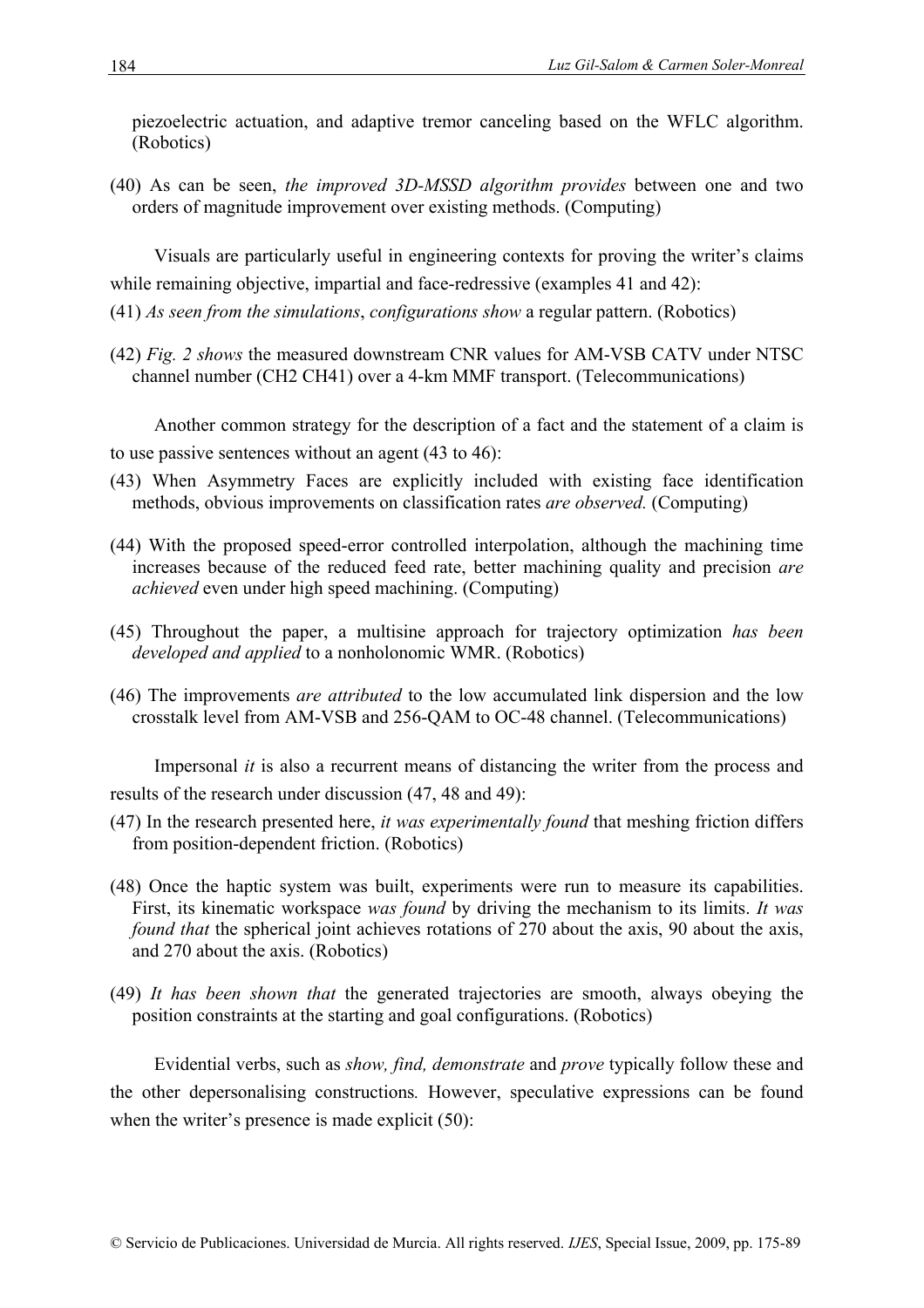(50) *Our* results, especially those shown in Fig. 5(a), *suggest that* the end mill does not necessarily drill faster with increasing rotation speed, indicating that the end mill does not necessarily need to rotate continuously. (Robotics)

Depersonalising and impersonal constructions are also found when indicating limitations and recommending further research, thus achieving the writer's inhibition (examples 51 to 54):

- (51) The main assumption of this study is that the traffic sources generated packets whose fixed-size was equal to the length of a slot. While *this had been assumed* in order to simplify the theoretical analysis and the complexity of the simulations, *it does not correspond to real networking conditions* where the packet size is variable. (Telecommunications)
- (52) *There is,* however, a caveat in this scheme. (Telecommunications)
- (53) *It would be worth* exploring alternative actuation mechanisms such as piezoelectric, ferroelectric, etc. (Robotics)
- (54) It *would be interesting* to extend this work also to scoring functions that are appropriate for model selection. (Robotics)

Paradoxically, personalisation is another common negative politeness strategy. The use of first personal pronouns and possessives can act as a mitigating device when presenting the writer's findings and activities involved in the research. Personal subjects followed by performative verbs attribute all responsibility for the research procedures and the results to the writer and save the reader's independence (55 and 56):

- (55) *We defined* five such criteria to evaluate and compare behaviour sets. They are power, usefulness, modularity, reliability, and, flexibility. *We reported* the results of relations between behavior sets using these criteria. *We also defined* four types of conflicts that can occur among behaviors. *We showed* how computations needed for applying the criteria can be carried out. *We also reported* on guidelines to improve a behavior set with respect to the various criteria. *Our* work can be extended in several directions in the future. Robotics
- (56) In this work *we concentrated* on finding maximum likelihood models. Robotics

Personal opinion is particularly usual when interpreting research outcome and evaluating the study. The effect is to show respect for the reader's alternative opinion (57 to 61):

- (57) Once again, *our interpretation of these findings is that* more informed attitudes about the Internet, albeit skeptical attitudes, lead to greater Internet use. (Computing)
- (58) However, relative to energy-filtered image processing, *we believe that* in addition to wurtzite structure N–K exploitation, the ideal way to discriminate between the varieties is to proceed to the ratio of energy-filtered images resulting from windows judiciously selected on ELNES spectra. (Nanotechnology)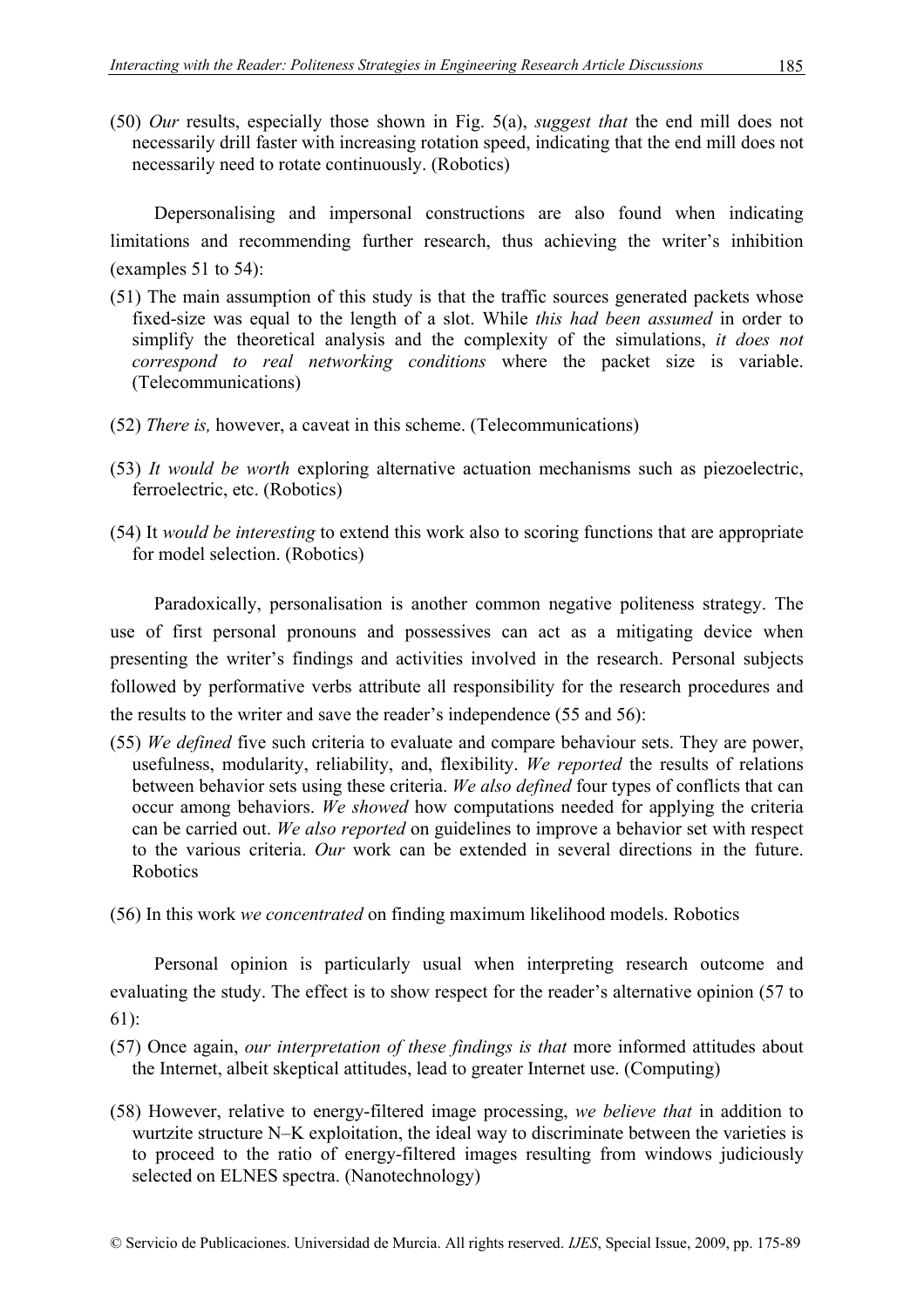- (59) *We conclude that*, for the DCCE method, both in the differential and in the discrete formulations, the critical factor is the disparity (Coef1 disp \_ Coef1vel and Coef3 disp Coef3vel). The uncertainty coefficients increase as the uncertainty in the disparity itself increase. (Robotics)
- (60) *We therefore believe* that those types of redundancy have helped on-demand protocols to have a better performance. (Telecommunications)
- (61) *We can conjecture that it should* improve the accuracy of our current model. (Telecommunications)

The writer's voice is also heard when s/he accepts limitations, anticipates criticism and suggests future research (62, 63 and 64):

- (62) *Our approach aims at applications where enough freedom of motion is available*. It is suitable for large indoor and outdoor environments*. No considerable gain will be reached in very constrained environments,* such as very narrow corridors or very cluttered environments. *The fewer constraints there are, the more effective the approach is.* (Robotics)
- (63) Although *we* opted for a passive bending mechanism for use with our device, an active bending mechanism within the cancellous bone *might* prove effective in other applications, such as orthopedic surgery. (Robotics)
- (64) Use of *our* device in combination with other methods, such as perfusion in the iliac bone, *might* prove more effective [17]. (Robotics)

#### **III. 3. Accumulation of politeness strategies**

In the corpus analysed, a variety of strategies are usually combined in a sentence or a segment of text. It is this cumulative procedure that confers the text its appropriate interactive tone.

Different positive politeness mechanisms help the reader feel closer to the research. In examples (65) and (66) direct address to the reader by means of questions and imperatives, the expression of the writer's personal attitude, the use of *we* and *us* referring to members of the same community, and the examples and clarifications contribute to creating a climate of intimacy and cooperation:

(65) *An interesting open question concerns* efficient PAC learnability of Markov networks of bounded tree-width, when the target distribution is guaranteed to be such a Markov network (*this is sometimes referred to* as proper PAC learnability). The general hardness result discussed above should not deter *us* from seeking efficient algorithms when the target distribution is guaranteed to be inside the concept class. *For example*, even though probably approximately projecting a distribution onto Markov networks of bounded pathwidth is hard in general (*as can be shown* by a similar reverse reduction from the Hamiltonian path problem), it can be done in polynomial time when the target distribution is guaranteed to be in the concept class [9]. ... *Note* that if a constant-factor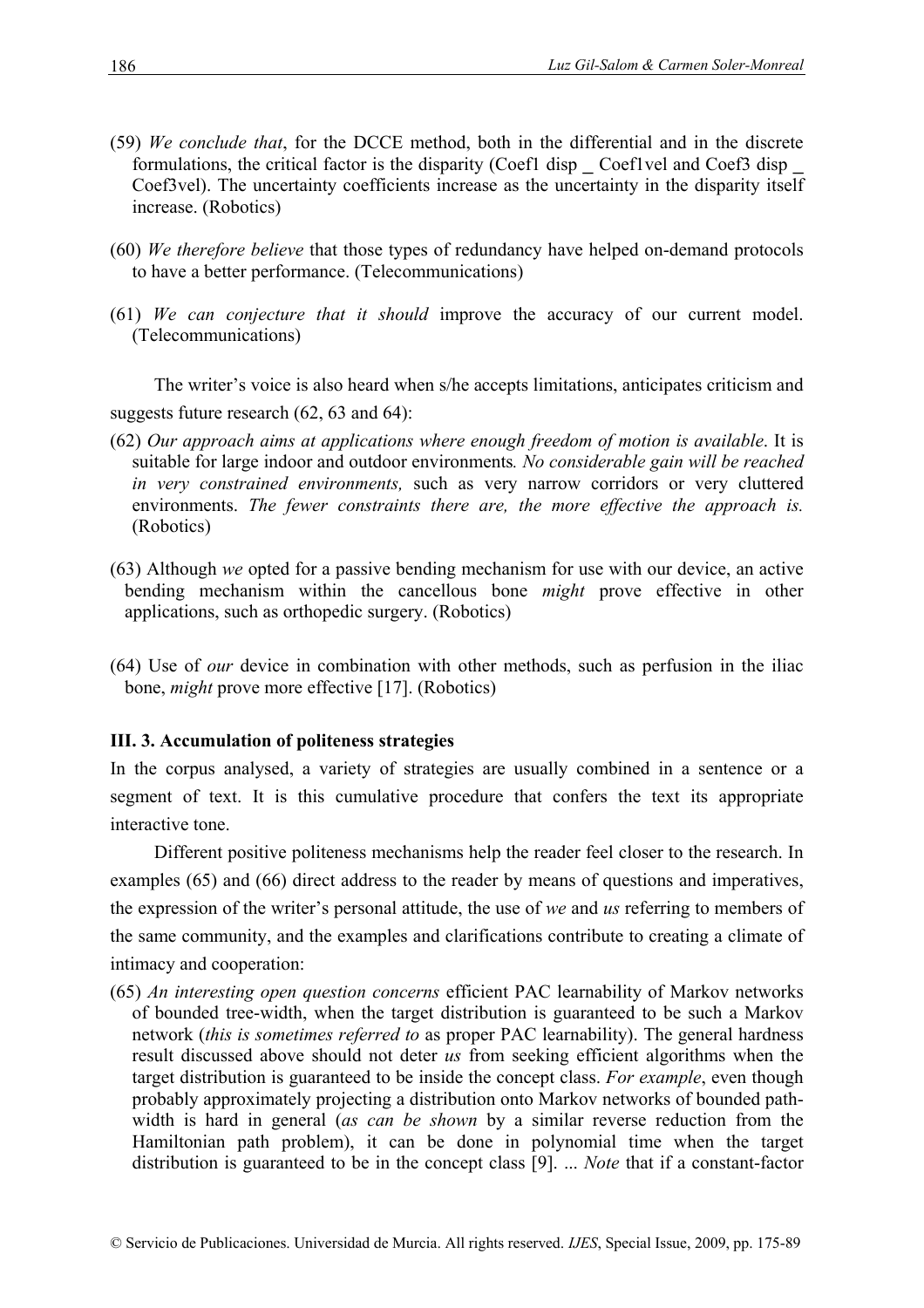approximation algorithm on the information divergence itself is found, it can also be used for this PAC learning task. (Robotics)

(66) *It is also interesting* to study the weights that carry the decomposition of the reduction in information divergence. In particular, *we might ask* if the monotonicity is the true property defining the structure of these weights. *That is, is any monotone weight function realizable by some distribution?* (Robotics)

The accumulation of negative politeness devices, on the other hand, permits the writer's and reader's distancing from the results. The combination of depersonalising, speculative and hedging devices contributes to the writer's effacement (67):

(67) *The phantom harvesting experiment showed* that the new method has the capacity to generate stronger and longer negative pressure by the actuator, s*uggesting* that the manipulator *may* have the potential to harvest graft from a wider area. (Robotics)

Personalisation, together with impersonalising strategies and speculation allow alternative interpretations by the reader (68):

(68) *We conclude that,* for the DCCE method, both in the differential and in the discrete formulations, the critical factor is the disparity (Coef1 disp \_ Coef1vel and Coef3 disp Coef3vel). The uncertainty coefficients increase as the uncertainty in the disparity itself increase. [...]. *It was also observed that* the 3D point depth relative to the cameras is very important to the uncertainty coefficients. Those coefficients increase with a high power (between 2 and 4) of the depth coordinate, so farther objects have much higher uncertainty which *suggests that* the *VZ* is more accurate when closer points are used. (Robotics)

No imposition on the reader is also made clear through the repetition of epistemic modality (69):

(69) This *may* not always be the case. For example, the consequence of picking a block up *may* not maintain the fact that the block is gripped since the block *may* slip and fall down. (Robotics)

The alternation of negative and positive politeness strategies points to (1) deference to the reader, i.e. the non-avoidance of personal responsibility, and (2) solidarity with the reader, i.e. the desire to involve the community in the facts and claims. In example (70), *we*  stands for the writer in the first three sentences. But in the last two occurrences it includes both the writer and the reader, that is, the scientific community, whose active cooperation is assumed:

(70) In this section, *we focus on* simulation to compare WBS algorithms based on the ILP model, WBO-RWA, BPHT and its variation BTMH. *We will first present* the results for ILP, WBO-RWA, and BPHT for a random six-node network, as *our experiments show that* the optimal WBS based on ILP formulation is feasible only for such a small network. *We then compare* the heuristic algorithms BPHT, BTMH, and WBO-RWA only, for larger networks such as the NSF network. From the table, *we see that* the performance of BPHT is close to that of the ILP model (optimal WBS) and much better than that of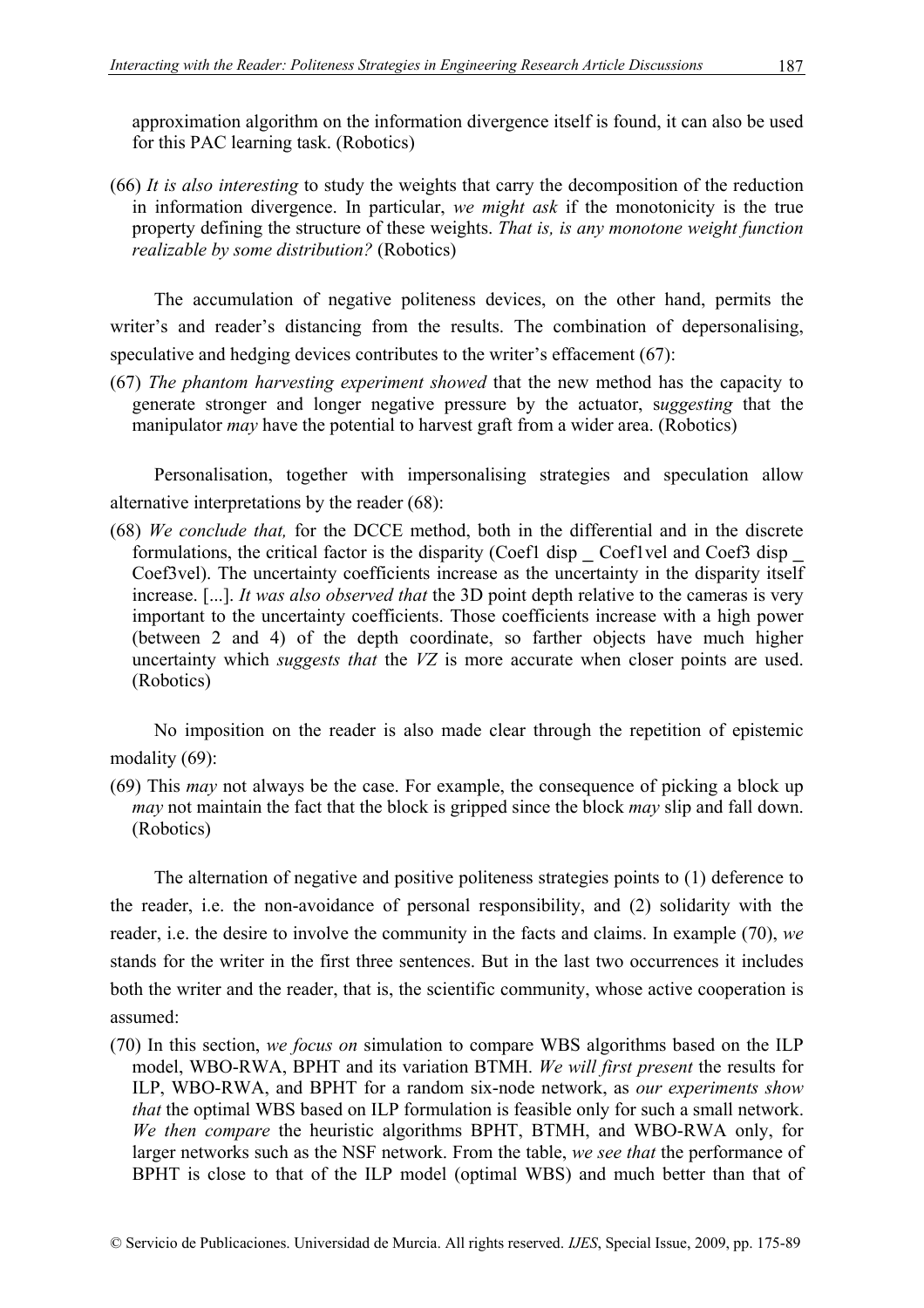WBO-RWA. *We note that* the average saving when using WBS is 53% for optimal WBS and 49% for BPHT (comparing with the total ports required when using ordinary-OXCs). (Telecommunications)

Another combination of positive and negative politeness strategies is found in example (71). *We* and *us* in the first sentence and the conversational sounding expression *teaches us a lesson* are positive politeness devices addressed to the scientific community as whole. However, the use of modals, the acceptance of limitations and *we* in the last sentence are negative politeness strategies which make reference to individual and particular research:

(71) In this experiment, *we* also find a few system parameters that may change the normal behavior heavily. One of them is the mobility level – if the model is classified using values from another mobility level, the alarm rate can be much higher. This *can* be solved by randomizing the mobility level in the experiment. However, the current ns-2 code *does not yet support* this feature*. It nevertheless teaches us an important lesson* that a good anomaly detection model should collect all possible value combinations and normal scenarios. We plan to develop schemes to cluster and classify the normal scenarios so that we can build specific anomaly detection models for each type of normal scenarios. (Telecommunications)

## **IV. CONCLUSION**

The present study has explored politeness strategies in the discussion sections of engineering texts in the fields of computing, telecommunications, nanotechnology and robotics. Interaction between the writer and the reader is maintained along the discussions with a range of devices aiming at creating reliability and acceptability conditions and avoiding *FTAs*.

The analysis demonstrates that both positive and negative politeness strategies are present in the samples of the corpus, where we observe the writer's preferences for the appropriate phrasing when redressing *FTAs*. Our findings show that in the discussion sections of engineering texts the reader is actively present in the text. With positive politeness strategies the writer seeks to emphasise the solidarity and involvement with the scientific community. With negative politeness strategies the stress is on the individual reader's independence. Positive politeness strategies include claiming common ground and the sharing of feelings, emotions, limitations and difficulties. Solidarity is present when authors address to readers directly inviting them to participate in the acceptance of claims. Negative politeness strategies of vagueness and depersonalisation reduce the writer's commitment to claims. The strategy of personalising, on the other hand, helps to save the reader's independence by attributing all responsibility for claims and denials to the writer, thus respecting the reader's alternative opinion.

The analysis also reveals that the alternation and the combination of both positive and negative politeness strategies result in a cumulative effect. It will be interesting to gain a deeper insight into the network of relationships which is established in a text in engineering